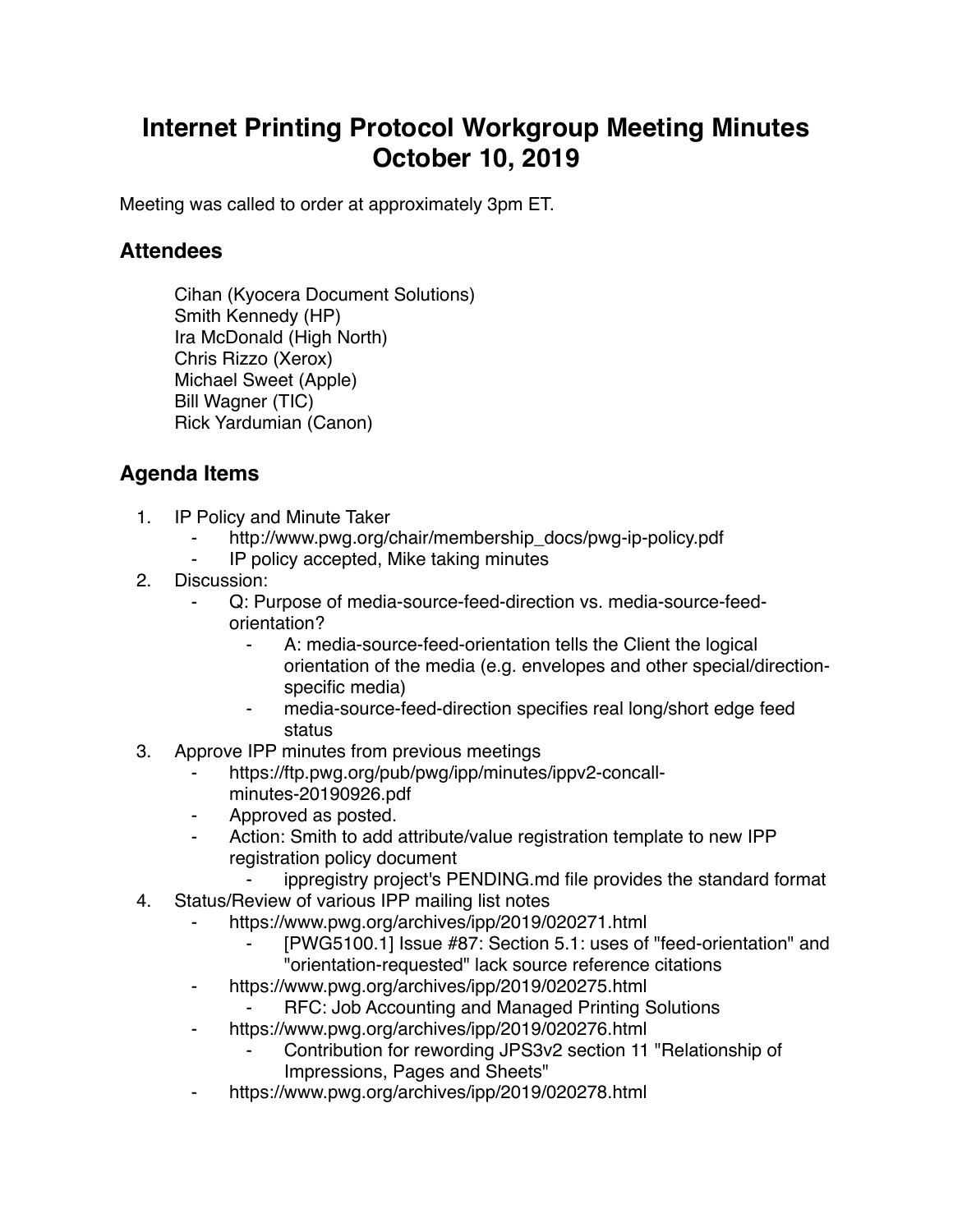- ⁃ Fwd: NIST Workshop Nov 13-14: Materials Research & Measurement
- Needs for Ceramics Additive Manufacturing
	- Paul won't be going to this one...
- 5. Status of AMSC and ISO liaisons w/ PWG (Paul)
	- https://ftp.pwg.org/pub/pwg/ipp/minutes/ippv2-f2f-minutes-20190828.pdf
	- ⁃ https://ftp.pwg.org/pub/pwg/general/sc/pwg-sc-call-minutes-20190909.htm
	- ⁃ https://ftp.pwg.org/pub/pwg/general/sc/pwg-sc-call-minutes-20190923.htm
	- ⁃ See PWG F2F IPP minutes from 28-30 August 2019
	- See PWG Steering Committee minutes from 09/09/19, 09/23/19
- 6. Status of PWG and IPP WG Formal Approvals and Last Calls (All)
	- ⁃ IPP System Service (Ira/Mike)
		- ⁃ https://ftp.pwg.org/pub/pwg/ipp/wd/wd-ippsystem10-20190927 rev.pdf
		- ⁃ https://ftp.pwg.org/pub/pwg/ipp/wd/lcrc-ippsystem10.txt
		- Stable draft for a Candidate Standard
		- ⁃ PWG Last Call ended 13 September 2019
		- $\sim$  12 responses, 5 w/ comments, quorum = 8 (30% of 25)
		- LCRC review on 10/10/19
		- ⁃ Schedule PWG Formal Vote in Q4 2019
		- Section 3.2.3:
			- ⁃ "an Imaging System management application"
		- Section 4.6:
			- Line 684: Drop "status" before "attribute"
			- Q: If you install a user application and allocate it to a printer, what happens?
				- ⁃ A: TBD
			- Q: How do you target a firmware update to a particular subunit?
				- A: TBD something maybe to add to the implementation considerations?
				- Action: Mike to post proposed firmware update/format text for IPP System to IPP mailing list
		- Section 6.1.4.1:
			- For printer-geo-location, "limited to configured Printers near the specified GEOLOCATION"
			- ⁃ For printer-service-type, "limited to configured PRINTERS" (plural)
		- Starting in section 7, getting duplicate heading numbers (10.2.x)
		- **Section 7.3.31:** 
			- Add reference to 5110.1 after TimeSource
		- Mike will post updated stable draft for the formal vote once the firmware discussion is completed
- 7. Quick Review of IPP Production Printing Ext v2.0 (Mike)
	- https://ftp.pwg.org/pub/pwg/ipp/wd/wd-ippppx20-20190923-rev.pdf
	- ⁃ Prototype draft (back from Interim) for a Candidate Standard
	- ⁃ IPP WG review on 12 September 2019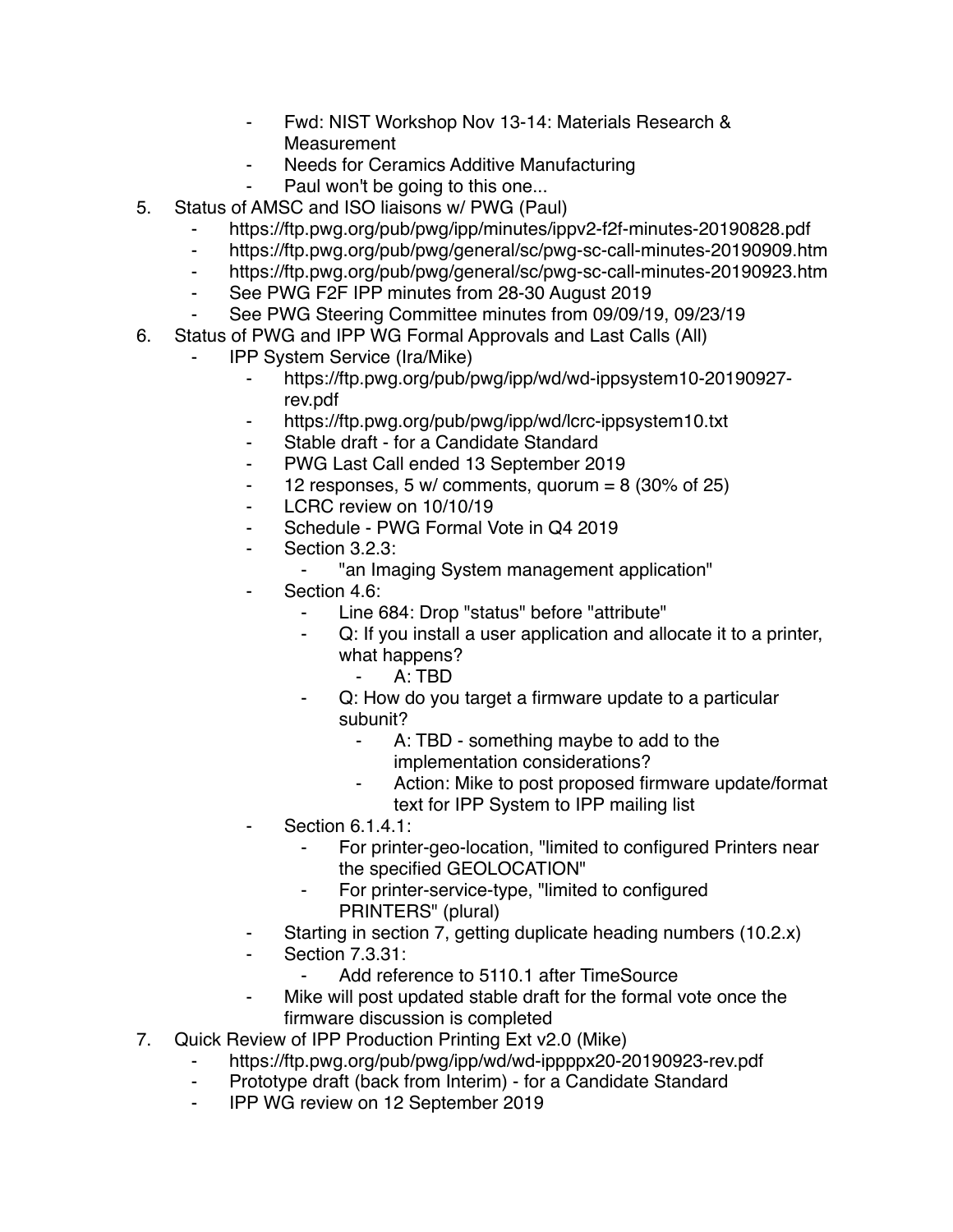- Schedule Stable draft in Q4 2019
- Section 3.3:
	- ⁃ "The following subsection defines an exception"
- ⁃ Section 5.1.3:
	- Make sure 'signature' text is not messed up...
- Needs prototyping in ippserver
	- ⁃ Action: Mike to file an issue for ippsample project to add PPX to ippserver
- 8. Quick Review of IPP Job and Printer Extensions Set 3 v2.0 (Smith)
	- ⁃ https://ftp.pwg.org/pub/pwg/ipp/wd/wd-ippjobprinterext3v20-20191003 rev.pdf
	- ⁃ Interim draft for a Candidate Standard
	- ⁃ PWG F2F review on 28 August 2019 completed
	- ⁃ Schedule Prototype draft in Q3/Q4 2019
	- Did not get to this
- 9. Status of various IPP documents (All)
	- IPP Enterprise Printing Extensions v2.0 (EPX) (Smith)
		- https://ftp.pwg.org/pub/pwg/ipp/wd/wd-ippepx20-20190911-rev.pdf
		- ⁃ Interim draft for a Candidate Standard
		- ⁃ IPP WG review on 18 July 2019
		- Schedule Prototype draft in Q3/Q4 2019
	- ⁃ IPP Everywhere 1.1 (Mike)
		- https://ftp.pwg.org/pub/pwg/ipp/wd/wd-ippeve11-20190827-rev.pdf
		- ⁃ Stable draft for a Candidate Standard
		- ⁃ PWG F2F review on 28 August 2019
		- ⁃ Defer IPP WG Last Call until IPP Everywhere Self-Cert v1.1 is ready
		- Schedule Stable working drafts/beta tools in Q3/Q4 2019
	- ⁃ IPP Everywhere Self-Certification Manual v1.1 (Mike)
		- ⁃ https://ftp.pwg.org/pub/pwg/ipp/wd/wd-ippeveselfcert11-20190827 rev.pdf
		- ⁃ Prototype draft for a Candidate Standard
		- PWG F2F discussion on 28 August 2019
		- ⁃ Update and start IPP WG Last Call together w/ IPP Everywhere v1.1
		- Schedule Stable working drafts/beta tools in Q3 2019
	- Job Accounting for IPP v1.0 (Mike)
		- ⁃ https://ftp.pwg.org/pub/pwg/ipp/wd/wdippaccounting10-20190418.pdf
		- ⁃ Initial draft for a Best Practice
		- ⁃ PWG F2F review on 29 August 2019
		- ⁃ Schedule Prototype draft in Q4 2019/Q1 2020
	- ⁃ IPP Encrypted Jobs and Documents (Mike)
		- ⁃ https://ftp.pwg.org/pub/pwg/ipp/wd/wd-ipptrustnoone10-20190418 rev.pdf
		- Interim draft for a Candidate Standard
		- ⁃ PWG F2F review on 29 August 2019